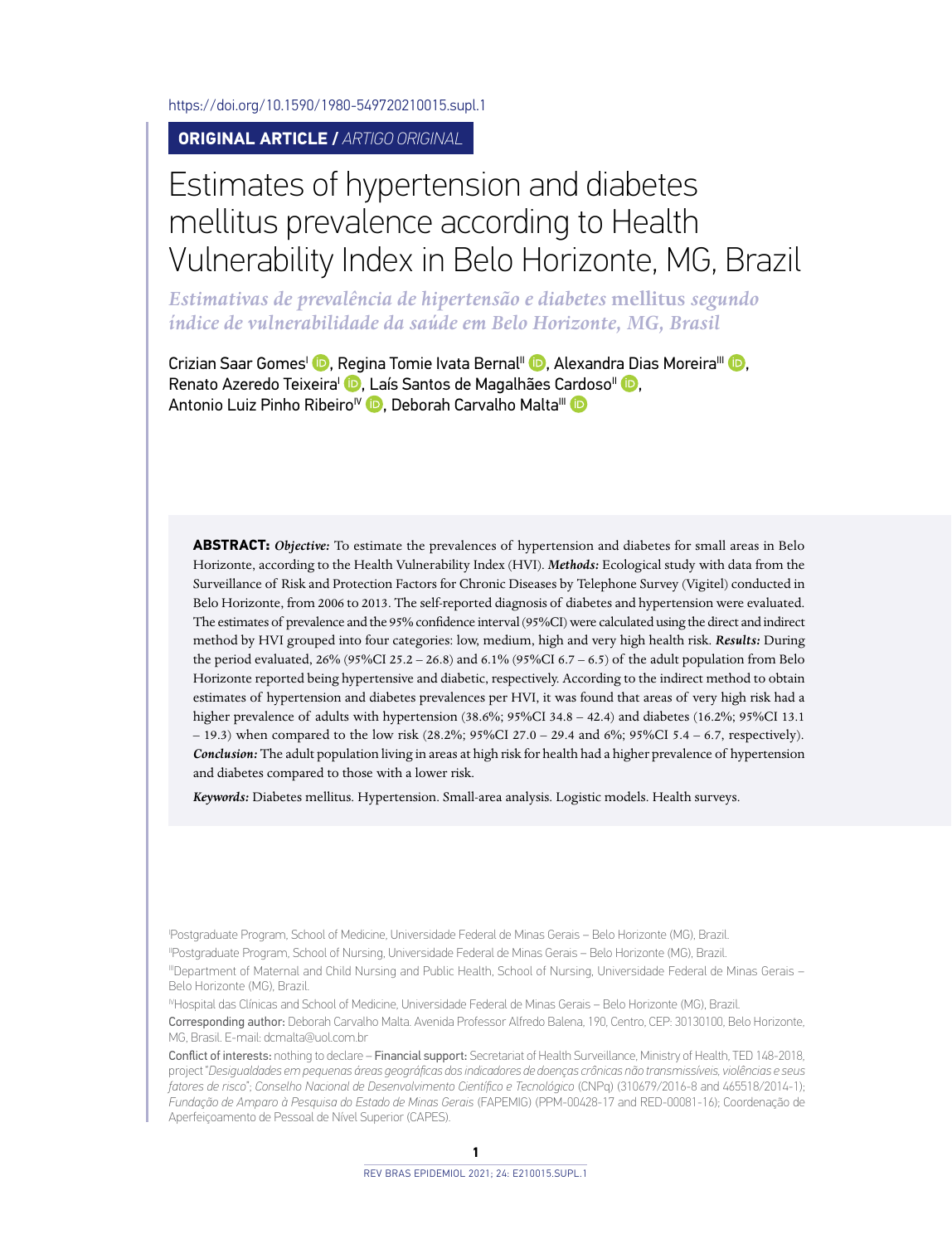**RESUMO:***Objetivo:* Estimar as prevalências de hipertensão e diabetes para pequenas áreas em Belo Horizonte, MG, segundo o índice de vulnerabilidade da saúde (IVS). *Métodos:* Estudo ecológico com dados do sistema de Vigilância de Fatores de Risco e Proteção para Doenças Crônicas por Inquérito Telefônico realizado em Belo Horizonte, nos anos de 2006 a 2013. Foi avaliado o diagnóstico autorreferido de diabetes e de hipertensão. As estimativas de prevalência e o intervalo de 95% de confiança (IC95%) foram calculados, segundo IVS, usando os métodos de estimação direto e indireto para pequenas áreas. *Resultados:* Durante o período avaliado, 26 (IC95% 25,2 – 26,8) e 6,1% (IC95% 6,7 – 6,5) da população adulta de Belo Horizonte reportaram ser hipertensos e diabéticos, respectivamente. Segundo o método indireto para obtenção das estimativas de hipertensão e diabetes por IVS, verificou-se que as áreas de risco muito elevado apresentaram maior prevalência de adultos com hipertensão (38,6%; IC95% 34,8 – 42,4) e diabetes (16,2%; IC95% 13,1 – 19,3) quando comparadas com as de baixo risco (28,2%; IC95% 27,0 – 29,4) e (6%; IC95% 5,4 – 6,7), respectivamente. *Conclusão:* A população de adultos residentes em áreas com risco elevado à saúde apresentou maiores prevalências de hipertensão e diabetes em comparação àquelas com menor risco.

*Palavras-chave:* Diabetes *mellitus*. Hipertensão. Análise de pequenas áreas. Modelos logísticos. Inquéritos epidemiológicos.

### **INTRODUCTION**

Noncommunicable diseases (NCD) are the main causes of morbidity and mortality worldwide, in addition to causing premature deaths, disabilities and high costs and financial burdens for individuals, societies, and health systems<sup>1</sup>. In Brazil, NCD accounted for 75% of the causes of death in 2015, with four major groups of diseases standing out: cardiovascular, cancer, diabetes, and chronic respiratory diseases<sup>2</sup>.

Studies point out that these diseases are multifactorial and emphasize the importance of social determinants in their occurrence, with worse indicators in the most vulnerable and socially marginalized population<sup>3,4</sup>. An example is the fact that NCD more frequently affect low-income populations, as they are more vulnerable, exposed to risks, and have less access to health services and health promotion and disease prevention practices<sup>5</sup>.

NCD and their risk factors have been monitored in the country by large national surveys, which are essential to aggregate evidence on individual and collective health<sup>6,7</sup>; however, national surveys do not allow estimates by municipalities or for smaller areas within the sampled cities. Thus, it is necessary to advance the monitoring of these diseases in small geographic areas, in order to identify the existing inequalities, which are often masked by national or state average statistics<sup>8,9</sup>.

Estimates for small areas can help managers in public health in planning, defining intervention priorities and allocating resources, in addition to identifying possible decentralized solutions to the diagnosed problems, which may include social, cultural, legal, political or health-related approaches in small areas<sup>8,9</sup>. The use of composite indicators in the health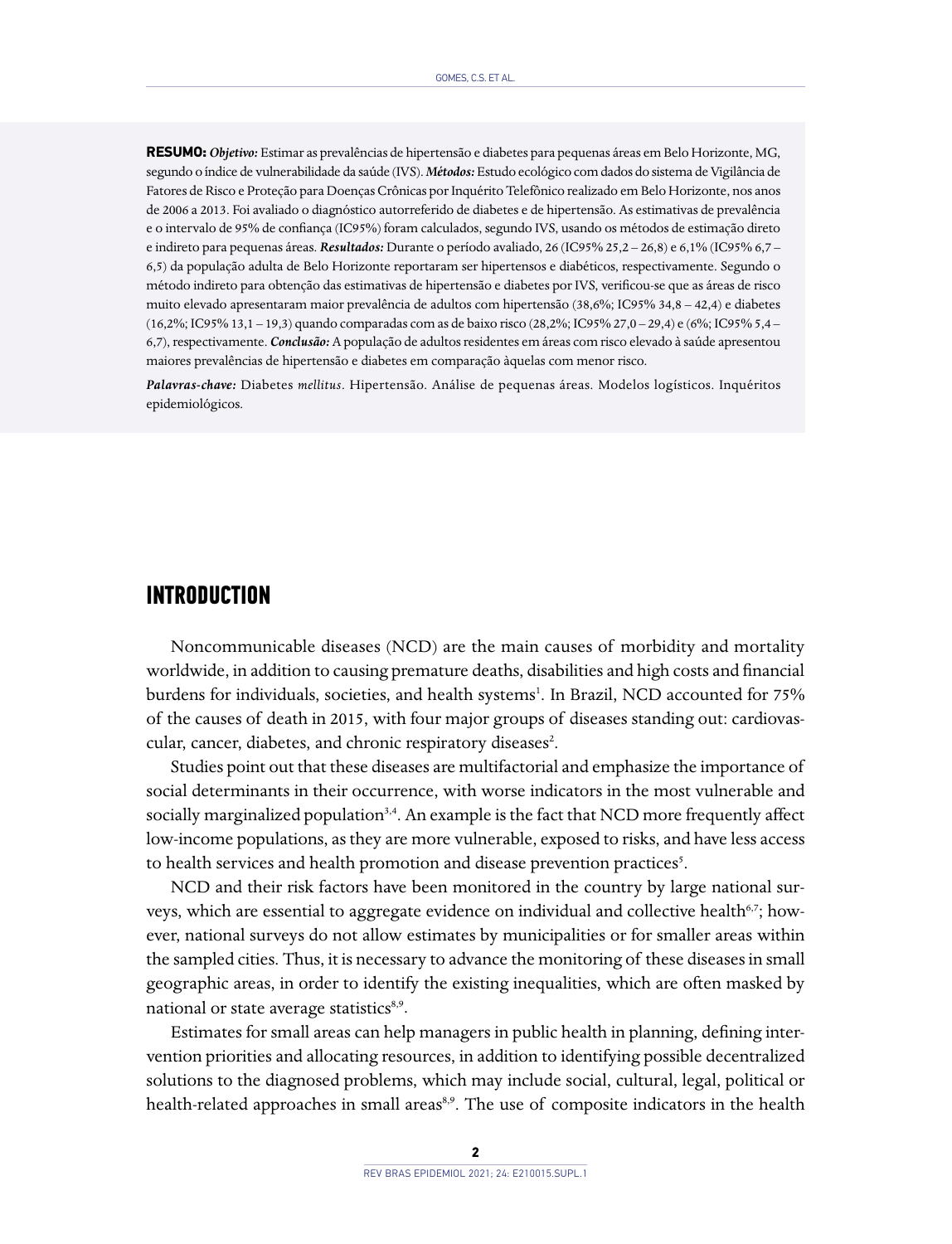field, such as the Health Vulnerability Index (HVI), makes it possible to identify health inequalities and helps in the redesign of health care network and promotion of population development in various geographic scales of action, contributing to guide public policies in the definition of priorities for the allocation of resources $9,10$ .

The present study investigated arterial hypertension (AH), as it is considered the most prevalent risk factor for cardiovascular diseases, being responsible, in Brazil, for 2,283.48 (95%CI 2,050.77 – 2,496.19) disability-adjusted life years (DALYs)/100 thousand, in 2019<sup>11</sup>; and diabetes mellitus (DM), for being responsible for 1,076.51 (95%CI 915.36 – 1,256.42) DALYs/100 thousand, in 2019<sup>11</sup>, in addition to both presenting high prevalence in the Brazilian population<sup>6,7</sup>. Thus, the study aimed to estimate the prevalences of AH and DM in small areas of Belo Horizonte, according to the HVI.

## **METHODS**

This is an ecological study that used data from the Surveillance of Risk and Protection Factors for Chronic Diseases by Telephone Survey (*Vigilância de Fatores de Risco e Proteção para Doenças Crônicas por Inquérito Telefônico* – Vigitel) system carried out in Belo Horizonte, from 2006 to 2013. More detailed information on data collection and Vigitel samples are available in a previous publication $12$ .

The present study evaluated the self-reported medical diagnosis of DM and AH through positive replies to the questions:

- **•** Has any doctor ever told you that you have diabetes?;
- **•** Has any doctor ever told you that you have hypertension?

The HVI was considered in this study as the "small areas". It was developed in 1998 and updated in 2012 with data from the 2010 census, by the Municipal Health Secretariat of Belo Horizonte to point out priority areas for intervention and allocation of resources, in addition to allowing the analysis of characteristics of population groups residing in census tracts<sup>10</sup>. It is a composite indicator that combines socioeconomic (residents per household, percentage of illiterate people, percentage of private households with a *per capita* income of up to half the minimum wage, average nominal income of the head of the household, percentage of mixed and black people, and indigenous) and environmental variables (sewage, water supply, and solid waste destination).

HVI ranged from 0 to 1 — values close to 1 indicate high social vulnerability and values close to 0 indicate low or nonexistent social vulnerability — and is categorized according to the following cut-off points:

- **•** low: HVI ≤ 0.1957;
- **•** medium: 0.1957 < HVI ≤ 0.2865;
- high:  $0.2865 < HVI \leq 0.3782$ ;
- very high: HVI > 0.3782.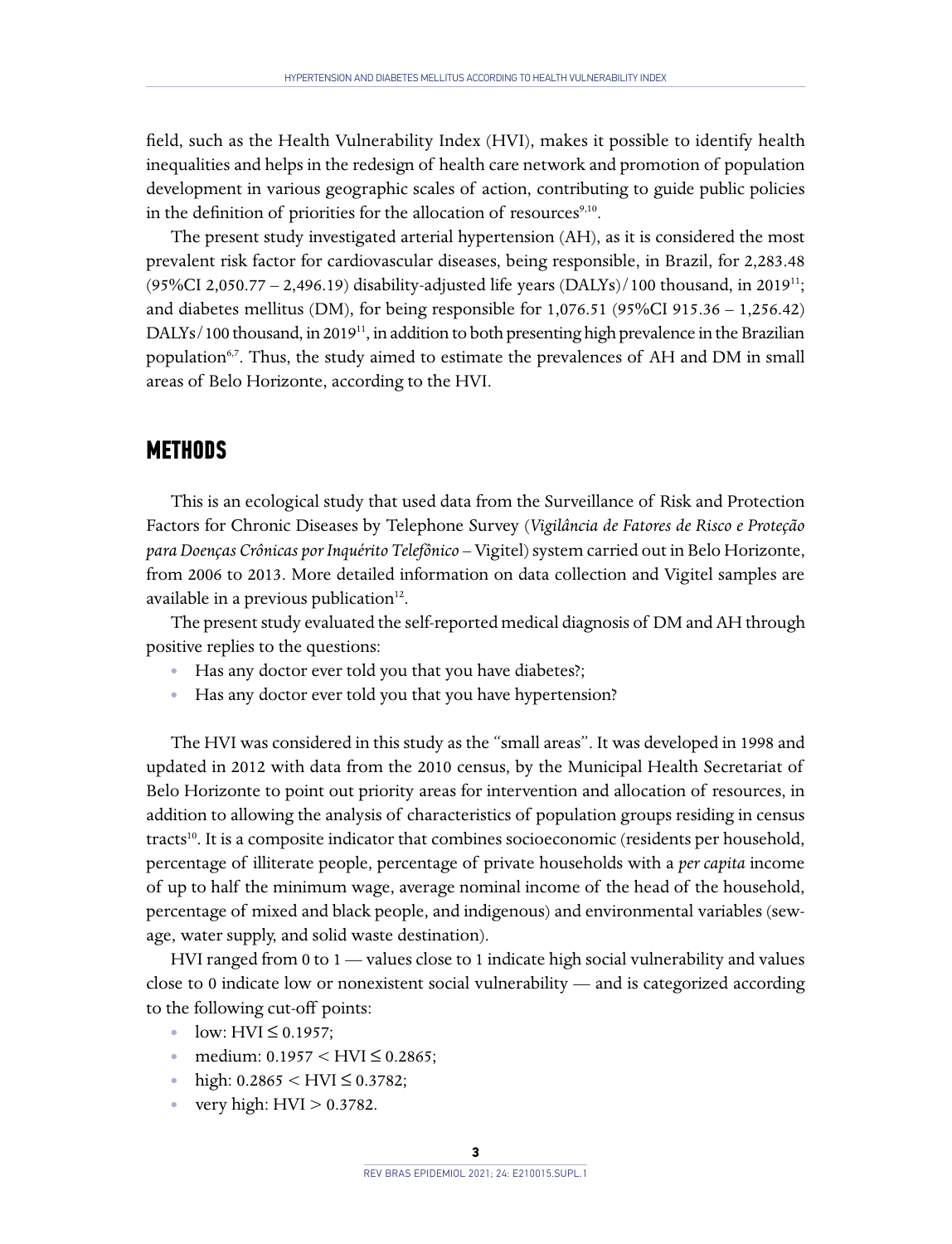In 2012, the 3,830 sectors of Belo Horizonte were grouped into the following categories:

- **•** low risk: 1,330 34.7%;
- **•** médium risk: 1,460 38.1%;
- **•** high risk: 737 19.2%;
- **•** very high risk: 303 7.9%10.

In order to include the census tracts in the Vigitel databases, a linkage was made with the National Register of Addresses for Statistical Purposes of the 2010 census by Postal Codes<sup>13</sup>. Then, the HVI information by census tract was inserted. This procedure was performed in a data center with a high level of security — physical and virtual.

The prevalence of DM and AH and the respective 95% confidence intervals (95%CI) were estimated, according to the HVI, using the direct and indirect estimation methods for small areas<sup>14</sup>.

The direct estimation method consists of using the sample design variables to obtain the estimates in a smaller area. For joint analysis of Vigitel data, it was necessary to calculate post-stratification weights, using the rake method, to adjust the distribution of the Vigitel sample to the 2010 census population by HVI<sup>15</sup>. The weights were calculated in the STATA program using the SURVWGT<sup>16</sup> package, requiring the sample weight information to execute the package:

 $\left( weight = \frac{number\ of\ adults\ in\ the\ household}{number\ of\ telephones\ in\ the\ household}\right)$ 

The indirect estimation method consists of using statistical models to input the variable dichotomous response (Y), in the set of census tracts without any Vigitel interview. Of the total of 3,830 census tracts in Belo Horizonte, 513 (13.3%) had no Vigitel interview. Therefore, imputations of the outcome variables in these sectors were necessary.

For the construction of the logistic regression model, the census tracts with a single interview were selected (535 sectors). This criterion is due to the similarity in the distribution of sectors according to HVI in the group with one and no Vigitel interview. The sample of 535 sectors was divided into two subsamples of equal sizes, the first (sample 1) being used for the development of the logistic regression model and the second (sample 2) for its validation, in order to ensure that the model obtained in the first sample was robust.

The following covariables from the census tract, extracted from the 2010 census, were used to build the models: percentage of households without water supply, percentage of households without a bathroom, percentage of households with literate people, percentage of households with females, percentage of households with residents over the age of 55, percentage of households with non-white residents, percentage of households with income above one minimum wage, percentage of households with six or seven residents, percentage of households with eight or more residents.

For the imputation of the outcome variable in the set of sectors without any Vigitel interview, a cutoff point of 0.260 was considered for AH and 0.062 for DM. The adult resident in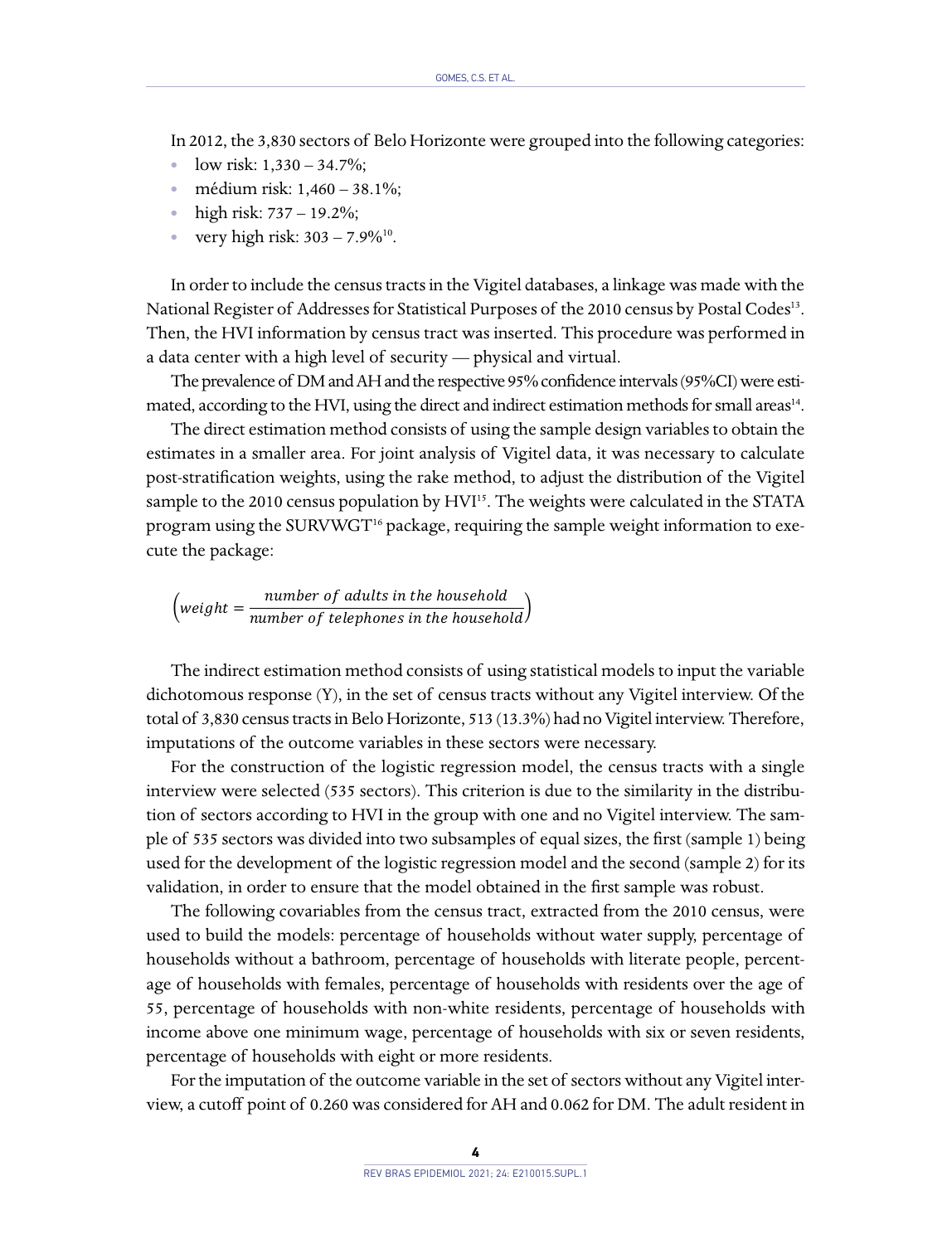the sector with a predicted probability greater than or equal to the cutoff point was classified as 1 or 0, otherwise. This cut-off point was obtained in the group of census tracts with a single Vigitel interview.

To evaluate the model performance, the  $2 \times 2$  classification matrix was used, with the proportion of correct classification given as: the answer is AH diagnosis and the model classified the subject as hypertensive, so it was classified as true positive (TP); the subject is not hypertensive and the model classified them as non-hypertensive, so they were classified as true negative (TN). On the other hand, the proportion of incorrect classification was given as: the response category is hypertensive and the model classified the individual as non-hypertensive, that is, as a false negative (FN); and the response category is non-hypertensive and the model classified it as hypertensive, called false positive (FP). The sensitivity of the model was defined by  $\frac{TP}{TP+FN}$ , specificity by  $\frac{TN}{TN+FP}$ , and accuracy by  $\frac{TP+TN}{TP+FN+TP+FN}$ .

After imputing data on outcomes in the census tracts without interviews, the prevalence of outcomes by HVI was estimated. Post-stratification weights were calculated to adjust the sample distribution for the 2010 census population by HVI, using the rake method<sup>15</sup>. These weights were calculated in the STATA version 14.0 program using the SURVWGT<sup>16</sup> package, requiring the sample weight information to execute the package. In this study, data from the N1, N2, and N populations extracted from the 2010 Belo Horizonte census were considered for calculating the weight of the group of sectors with and without Vigitel interviews — (weight =  $\frac{N}{N_1}$ ) and (weight =  $\frac{N}{N_2}$ ), respectively —, with N being the total adult population aged 18 years old and older,  $N_{_1}$  the total of adults in the sectors with Vigitel interviews, and  $N_z$  the total of adults in the sectors without Vigitel interviews.

More detailed information on the direct and indirect methods of estimation for small areas employed can be obtained in another publication<sup>8</sup>.

To assess the differences between the prevalence of AH or DM by IVS, the Student's *t* test was used, with a significance level of 5%.

The present study was developed according to Resolution No. 466/2012, of the National Health Council, and is integrated with the research project entitled "Inequalities in small geographical areas of the indicators of noncommunicable diseases, violence, and its risk factors(*Desigualdades em pequenas áreas geográficas dos indicadores de doenças crônicas não transmissíveis, violências e seus fatores de risco*)", approved by the Research Ethics Committee of *Universidade Federal de Minas Gerais*.

#### **RESULTS**

Between 2006 and 2013, Vigitel interviewed 15,833 adults living in the city of Belo Horizonte, with 14,174 (90%) geocoded interviews.

During the study period, 26% (95%CI 25.2 – 26.8) and 6.1% (95%CI 6.7 – 6.5) of the adult population in Belo Horizonte reported being hypertensive and diabetic, respectively. The prevalences over the years are shown in Table 1.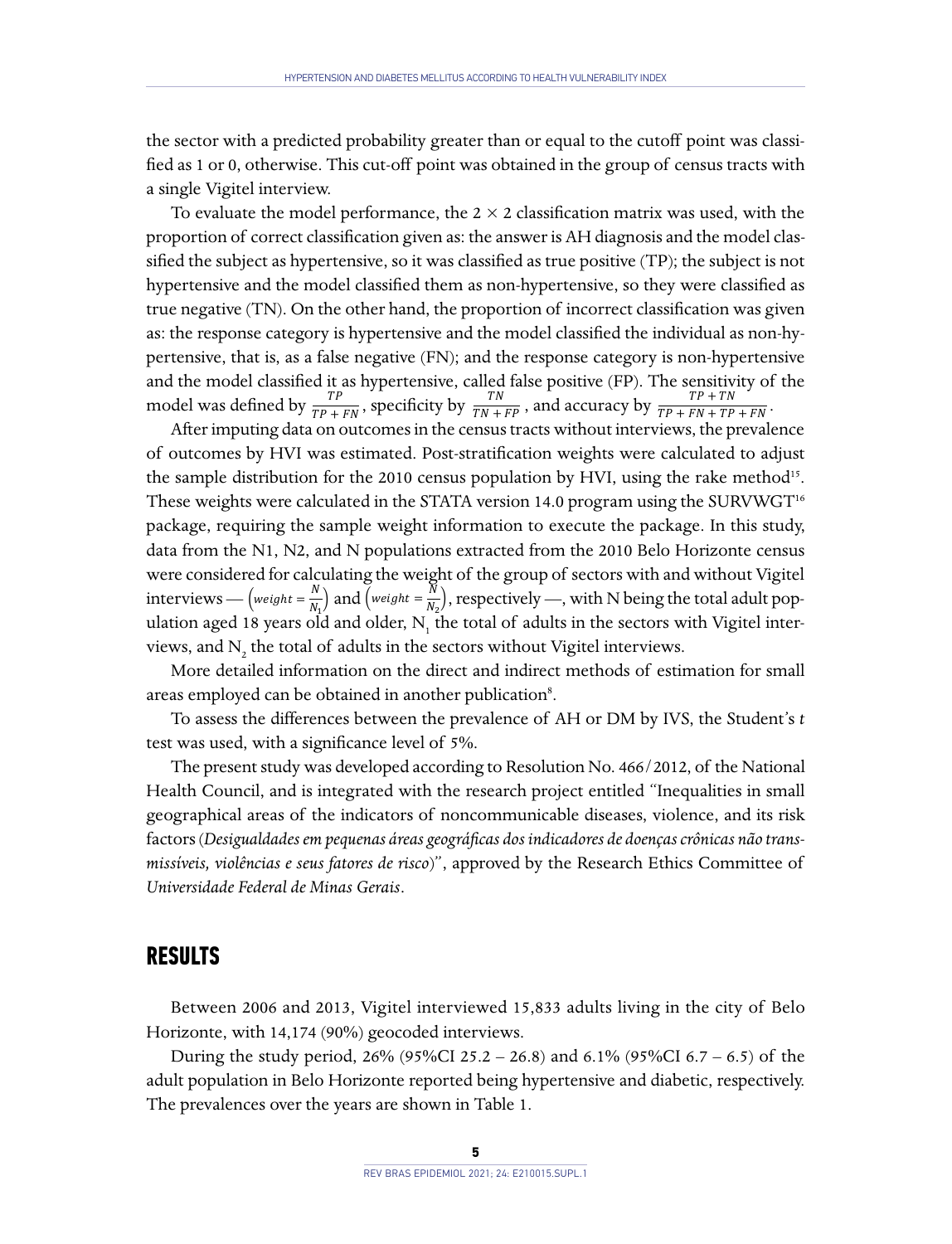|       | Arterial hypertension* | Diabetes*        |  |
|-------|------------------------|------------------|--|
| Year  | % (95%CI)              | % (95%CI)        |  |
| 2006  | $25.4(23.2 - 27.7)$    | $4.2(3.3 - 5.3)$ |  |
| 2007  | $25.4(23.2 - 27.7)$    | $5.8(4.7 - 7.1)$ |  |
| 2008  | $26.6(24.4 - 28.9)$    | $5.8(4.7 - 7.2)$ |  |
| 2009  | $28.9(26.7 - 31.2)$    | $6.0(5.0 - 7.2)$ |  |
| 2010  | $26.6(24.4 - 28.9)$    | $6.4(5.4 - 7.7)$ |  |
| 2011  | $24.8(22.7 - 26.9)$    | $6.2(5.2 - 7.4)$ |  |
| 2012  | $25.9(23.7 - 28.3)$    | $6.6(5.5 - 7.8)$ |  |
| 2013  | $24.5(22.4 - 26.7)$    | $7.6(6.4 - 8.9)$ |  |
| Média | $26.0(25.2 - 26.8)$    | $6.1(5.7 - 6.5)$ |  |

Table 1. Estimated prevalence of arterial hypertension and diabetes mellitus in adults aged 18 years old and older, according to year, Belo Horizonte, MG, Brazil. Vigitel, 2006 to 2013.

\* Weighted percentage to adjust the sociodemographic distribution of the Vigitel sample to the distribution of the adult population of the city projected for the year of the survey (see Methodological Aspects); 95%CI: 95% confidence interval; Vigitel: Surveillance of Risk and Protection Factors for Chronic Diseases by Telephone Survey (*Vigilância de Fatores de Risco e Proteção para Doenças Crônicas por Inquérito Telefônico*).

According to the adjusted logistic regression model, the chance of an adult being classified as hypertensive is 0.006 (exponential -5.103). Three out of a total of nine variables showed associations with AH. The percentage of households with eight or more residents and the percentage of households with females were associated with an increased likelihood that an adult in the census tract would be classified as hypertensive. In contrast, the variable percentage of households with residents over the age of 55 decreased the likelihood of an adult in the census tract being classified as hypertensive (Table 2).

The chance of an adult being classified as diabetic is 0.008 (exponential of -4.745). Three variables were associated with DM — two (percentage of households with eight or more residents and percentage of households with non-white residents) increased and one (percentage of households with six or seven residents) decreased the likelihood of an adult from the census tract to be classified as diabetic (Table 2).

In assessing the adjusted model for AH, the cut-off point of 26% was used to classify the census tracts without an interview as hypertensive or non-hypertensive. In sample 1, sensitivity was 64%, specificity 53%, and accuracy 56%. In sample 2, the sensitivity, specificity, and accuracy values were 51, 55, and 54%, respectively. In assessing the accuracy of the adjusted model, it was noted that the results of the two samples are very close. This indicates that the model is consistent.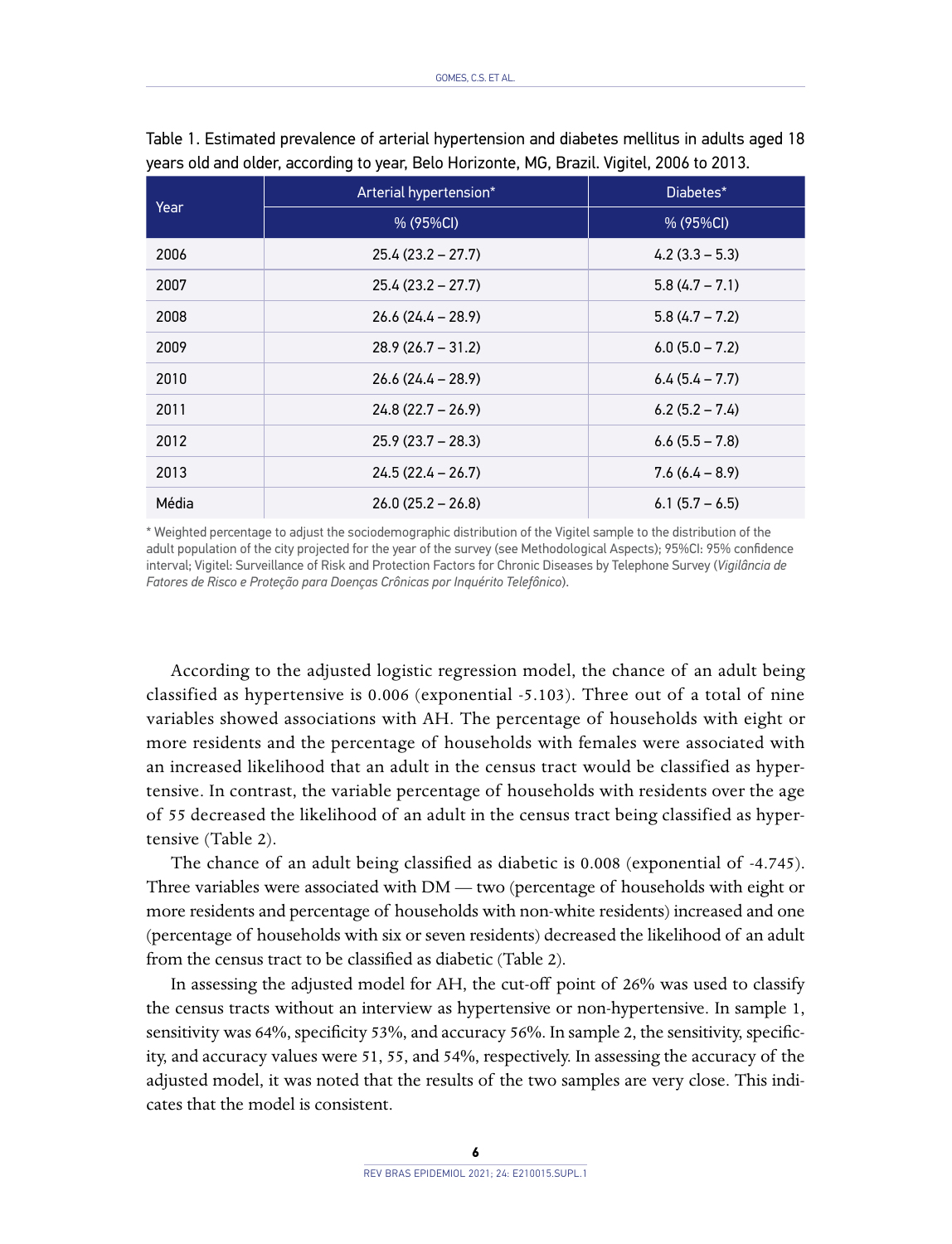Table 2. Analysis of logistic regression for hypertension and diabetes mellitus, Belo Horizonte, MG, Brazil. Vigitel, 2006 to 2013.

| Independent variable                                          | Coefficient | SE.   | p-value | Exp(B)  |
|---------------------------------------------------------------|-------------|-------|---------|---------|
| Hypertension                                                  |             |       |         |         |
| Percentage of households with eight or more residents         | 0.119       | 0.071 | 0.093   | 1.13    |
| Percentage of households with females                         | 8.436       | 4.811 | 0.079   | 4.610.0 |
| Percentage of households with residents over the age<br>of 55 | $-0.008$    | 0.003 | 0.013   | 0.99    |
| Constant                                                      | $-5.103$    | 2.574 | 0.047   | 0.006   |
| Diabetes mellitus                                             |             |       |         |         |
| Percentage of households with six or seven residents          | $-0.178$    | 0.083 | 0.032   | 0.83    |
| Percentage of households with eight or more residents         | 0.238       | 0.152 | 0.119   | 1.26    |
| Percentage of households with non-white residents             | 4.027       | 2.042 | 0.048   | 56.1    |
| Constant                                                      | -4.745      | 1.237 | 0.000   | 0.008   |

SE: standard error; Vigitel: Surveillance of Risk and Protection Factors for Chronic Diseases by Telephone Survey (*Vigilância de Fatores de Risco e Proteção para Doenças Crônicas por Inquérito Telefônico*).

In sample 1, the model performed better in the hypertensive than in the non-hypertensive category, while in sample 2 the performance in the non-hypertensive category was greater when compared to the result of sample 1. On the other hand, in sample 2, it was observed that the performance in the hypertensive category was lower than that found in sample 1. This variation was expected due to the use of one of the samples to build the model. In general, the performance of the model's correctness in the validation sample is lower when compared to the result of the training sample. These results suggest that the adjusted logistic regression model is consistent and reasonably accurate, 56 and 54%, for samples 1 and 2, respectively (Table 3).

For DM, the cut-off point of 6.2% was used to classify census tracts without interview as diabetic or non-diabetic. In sample 1, the sensitivity was equal to 62%, with specificity of 65% and accuracy of 64.8%. In sample 2, sensitivity, specificity, and accuracy were 53, 67, and 66.4%, respectively. In assessing the accuracy of the adjusted model, it was noted that the results of the two samples are very close. This indicates that the model is consistent.

In sample 1, the model performed well in the non-diabetic and diabetic classification, while in sample 2 the performance in the non-diabetic category was higher when compared to the result of sample 1. On the other hand, it was observed that the performance in the diabetic category reduced in sample 2. This variation was expected by the use of one of the samples to build the model. In general, the performance of the model's correctness in the validation sample is lower when compared to the result of the training sample. These results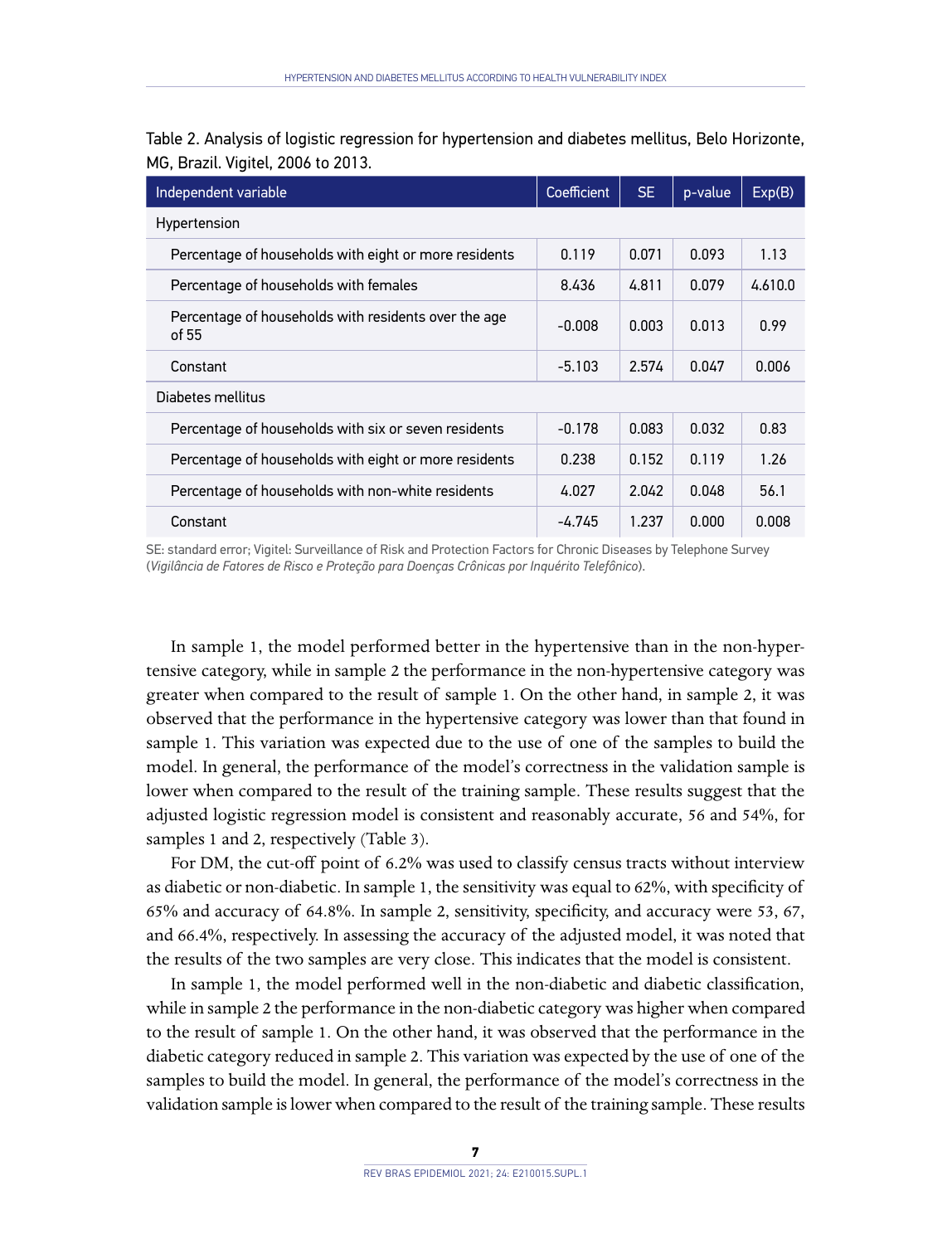|                      | Hypertension                | Hypertension (estimated model)      |                       |              |
|----------------------|-----------------------------|-------------------------------------|-----------------------|--------------|
| Sample               |                             | <b>No</b><br>$n$ (%)                | Yes<br>$n$ (%)        | <b>Total</b> |
|                      | No                          | 103 (53)                            | 90 (47)               | 193 (100)    |
| Sample 1: trial      | Yes                         | 27 (36)                             | 47 (64)               | 74 (100)     |
|                      | Total                       | 130 (53.7)                          | 137 (46.3)            | 267 (100)    |
|                      | No                          | 111 (55)                            | 90 (45)               | 201 (100)    |
| Sample 2: validation | Yes                         | 33 (49)                             | 34 (51)               | 67 (100)     |
|                      | Total                       | 144 (53.6)                          | 124 (46.4)            | 268 (100)    |
|                      |                             | Diabetes mellitus (modelo estimado) |                       |              |
|                      |                             |                                     |                       |              |
|                      | <b>Diabetes</b><br>mellitus | Não<br>$n$ (%)                      | <b>Sim</b><br>$n$ (%) | <b>Total</b> |
|                      | Não                         | 163(65)                             | 88 (35)               | 251 (100)    |
| Sample 1: trial      | <b>Sim</b>                  | 6(38)                               | 10(62)                | 16 (100)     |
|                      | Total                       | 169 (52,3)                          | 98 (47,7)             | 267 (100)    |
|                      | Não                         | 169 (67)                            | 82 (33)               | 251 (100)    |
| Sample 2: validation | <b>Sim</b>                  | 8(47)                               | 9(53)                 | 17 (100)     |

Table 3. Accuracy of the logistic regression model for hypertension and diabetes mellitus, Belo Horizonte, MG, Brazil. Vigitel, 2006 to 2013.

Vigitel: Surveillance of Risk and Protection Factors for Chronic Diseases by Telephone Survey (*Vigilância de Fatores de Risco e Proteção para Doenças Crônicas por Inquérito Telefônico*).

indicate that the adjusted logistic regression model is consistent and has good accuracy, 64.8 and 66.4% for samples 1 and 2, respectively (Table 3).

Tables 4 and 5 compare the prevalence estimates for AH and DM according to the HVI, using the direct and indirect methods of estimation in small areas. According to the indirect method, in the 2006 to 2013 period, the areas of very high risk had a higher prevalence of hypertensive adults (38.6%; 95%CI 34.8 – 42.4) when compared to the low (28.2%; 95%CI 27.0 – 29.4) and medium risk ones  $(33.4\%)$ ; 95%CI 32.1 – 34.6). In turn, the areas of very high risk had a higher prevalence (16.2%; 95%CI 13.1 – 19.3) of DM when compared to the medium (9.7%; 95%CI 8.9 – 10.5) and low risk areas (6%; 95%CI 5.4 – 6.7). In the direct method the prevalences did not differ statistically among the HVI strata , and it was observed that the prevalence of AH ranged from 26% (95%CI 24 – 27) for low risk to 30% (95%CI 28 – 32) for high risk, and DM ranged from 5.9% (95%CI 5.2 – 6.6) to 7.7% (95%CI 6.5 – 9.0).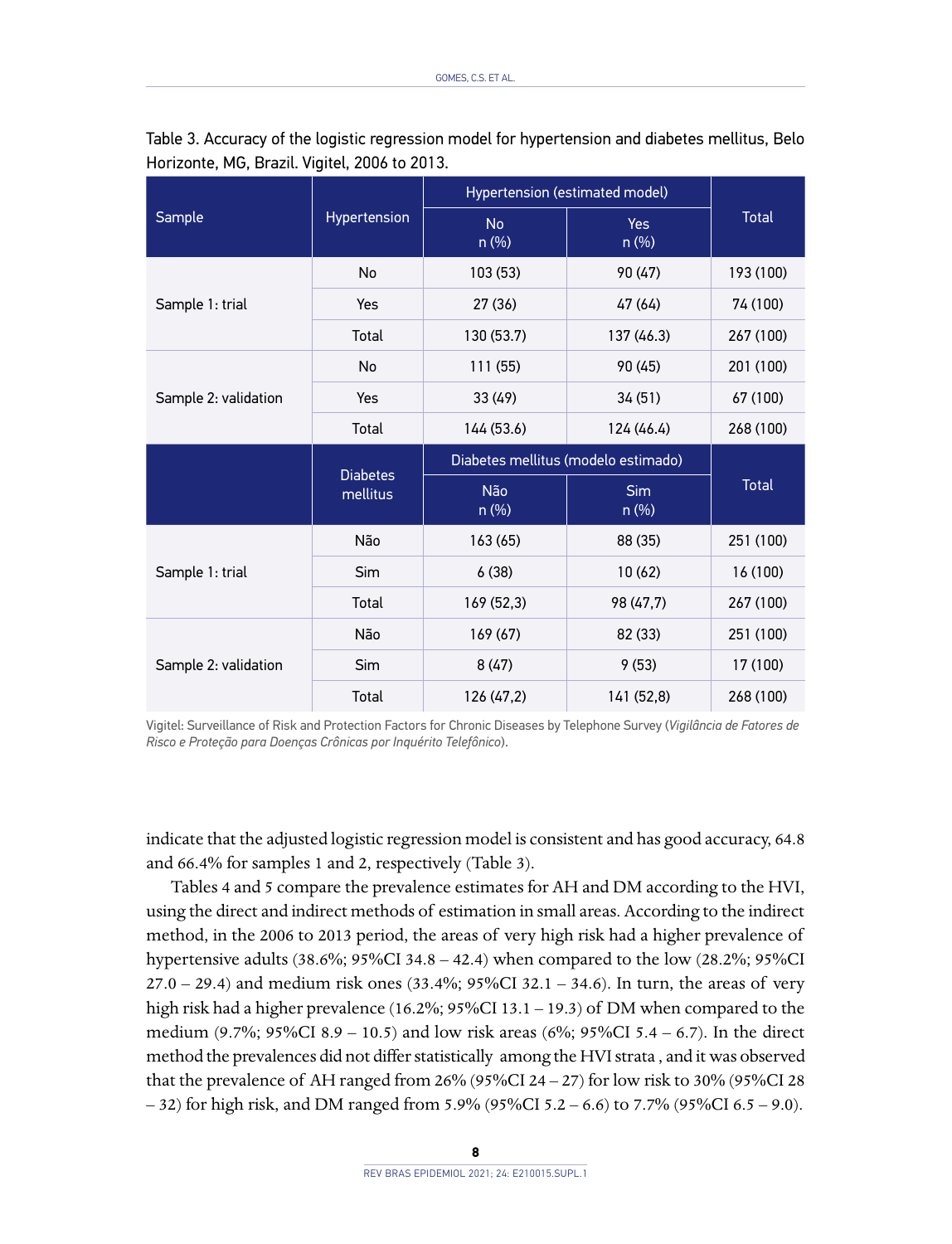Table 4. Estimated prevalence of hypertension and diabetes mellitus according to the health vulnerability index using the direct and indirect estimation methods in small areas, Belo Horizonte, MG, Brazil. Vigitel, 2006 to 2013.

|            | <b>Hypertension</b> |               | Diabetes mellitus   |                  |
|------------|---------------------|---------------|---------------------|------------------|
|            | Indirect method     | Direct method | Indirect method     | Direct method    |
| <b>HVI</b> | % (95%CI)           | $% (95\%CI)$  | $% (95\%CI)$        | $% (95\%CI)$     |
| Low        | $28.2(27 - 29.4)$   | $26(24-27)$   | $6(5.4 - 6.7)$      | $5.9(5.2 - 6.6)$ |
| Medium     | $33.4(32.1 - 34.6)$ | $30(29 - 32)$ | $9.7(8.9 - 10.5)$   | $7.7(7.0 - 8.5)$ |
| High       | $35.8(33.7 - 37.8)$ | $30(28 - 32)$ | $12.8(11.3 - 14.3)$ | $7.7(6.5-9)$     |
| Very high  | $38.6(34.8 - 42.4)$ | $29(25 - 33)$ | $16.2(13.1 - 19.3)$ | $7.6(5.3 - 10)$  |

HVI: health vulnerability index; 95%CI: 95% confidence interval; Vigitel: Surveillance of Risk and Protection Factors for Chronic Diseases by Telephone Survey (*Vigilância de Fatores de Risco e Proteção para Doenças Crônicas por Inquérito Telefônico*).

Table 5. p-value of the differences between the prevalence of hypertension and diabetes mellitus between the categories of the health vulnerability index, Belo Horizonte, MG, Minas Gerais. Vigitel, 2006 to 2013.

|                  | <b>Hypertension</b>         |                           | Diabetes mellitus           |                           |
|------------------|-----------------------------|---------------------------|-----------------------------|---------------------------|
| <b>HVI</b>       | Indirect method<br>p-value* | Direct method<br>p-value* | Indirect method<br>p-value* | Direct method<br>p-value* |
| Very high/Low    | < 0.001                     | 0.125                     | < 0.001                     | 0.171                     |
| Very high/Medium | 0.010                       | 0.544                     | < 0.001                     | 0.923                     |
| Very high/High   | 0.191                       | 0.647                     | 0.054                       | 0.926                     |
| High and Low     | < 0.001                     | 0.846                     | < 0.001                     | 0.010                     |
| High and Medium  | 0.048                       | 0.001                     | 0.001                       | 0.996                     |
| Medium and Low   | < 0.001                     | < 0.001                   | < 0.001                     | < 0.001                   |

HVI: health vulnerability index; \*p lower than 0.05 indicates a significant difference; Vigitel: Surveillance of Risk and Protection Factors for Chronic Diseases by Telephone Survey (*Vigilância de Fatores de Risco e Proteção para Doenças Crônicas por Inquérito Telefônico*).

# **DISCUSSION**

The present study estimated the prevalence of AH and DM, according to the HVI, in Belo Horizonte. The direct and indirect methods of estimation in small areas were compared. It was found that areas with high risk had a higher prevalence of AH and DM compared to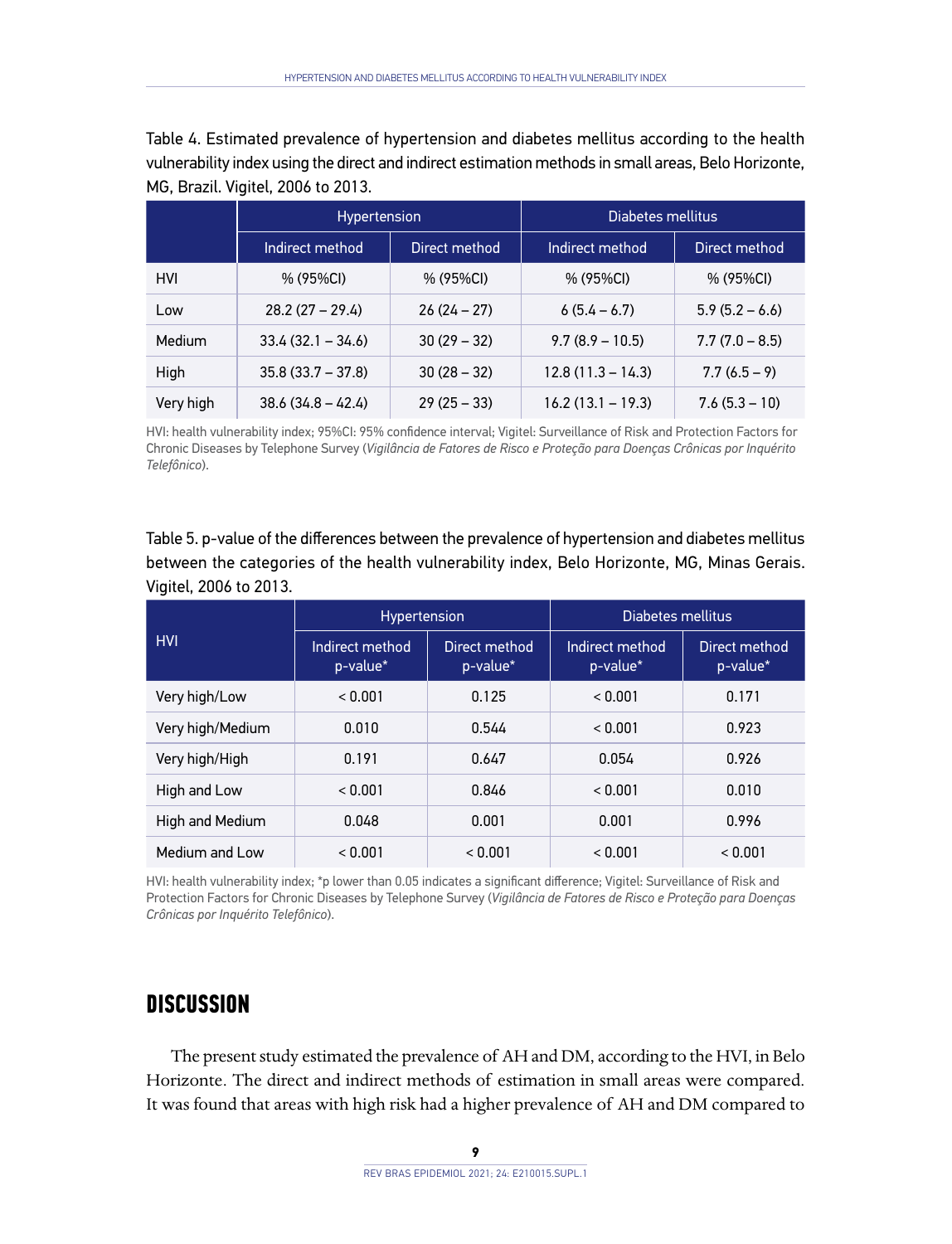those with low risk, according to the indirect method of estimation in small areas. The direct method showed no prevalence differences among the areas.

Previous studies have shown that less economically privileged areas have worse health conditions when compared to more privileged areas both between countries<sup>5</sup> and within the same country, revealing the unequal geographical distribution of diseases $17-20$ .

Inequalities in the health status between groups with different socioeconomic status are configured as a public health problem in several locations around the world $20$ . It is known that worse socioeconomic conditions are associated with unhealthy behaviors, lack of knowledge about self-care20-22, barriers to healthy eating and unsafe spaces that perpetuate structural inequalities<sup>23</sup>, which could explain the higher occurrence of NCD in these areas. Previous studies also point out that the unfavorable socioeconomic situation and the regional deprivation of individuals with DM and AH are related to the poorer quality of care, which directly interferes with the results of the control of these diseases, leading to a higher incidence of complications $22-24$ .

Research that identifies regional health disparities is essential for promoting social programs and policies aimed at socially vulnerable groups. In addition to individual factors, environmental factors are directly associated with lifestyle and the occurrence of NCD<sup>23</sup>. Thus, analyses that consider the context in which the individual is inserted are fundamental for the recognition of social contexts in the determination and control of diseases, contributing to the planning of prevention and treatment actions.

The indirect method of estimation for small areas used in this study is highlighted, which used the imputation of missing data in areas that do not have Vigitel telephone interviews, avoiding the under or overestimation of the prevalences of chronic diseases by HVI obtained by the direct method, which considers only the sectors with Vigitel interviews. An example is the presence of AH and DM, which is strongly influenced by age, and in the areas of greater health vulnerability there is a smaller number of aged people compared to the most economically privileged locations<sup>25-27</sup>.

The HVI for estimating disease prevalence in small areas also deserves to be highlighted. This index takes into account the census tracts, which are the smallest territorial division adopted by the Brazilian Institute of Geography and Statistics. As it is composed of socioeconomic and environmental variables, the HVI allows the identification of inequities in census tracts and the prioritization of areas in the planning of health actions by managers $10$ .

In addition to this, primary health care (PHC) emerges as a facilitator in monitoring individuals and reducing regional inequalities, enabling the performance of health professionals in the territories in different contexts. The territories are subdivided into coverage areas composed of contiguous census tracts, allowing Family Health Strategy teams to hold information on the population and propose local interventions.

This study has some limitations. Firstly, the exclusion of 10.5% of Vigitel's interviews due to the non-identification of census tracts by linkage, which could lead to a selection bias, however the use of post-stratification weights, according to the 2010 census population by HVI, minimizes potential bias. Secondly, the accuracy of the adjusted model for imputing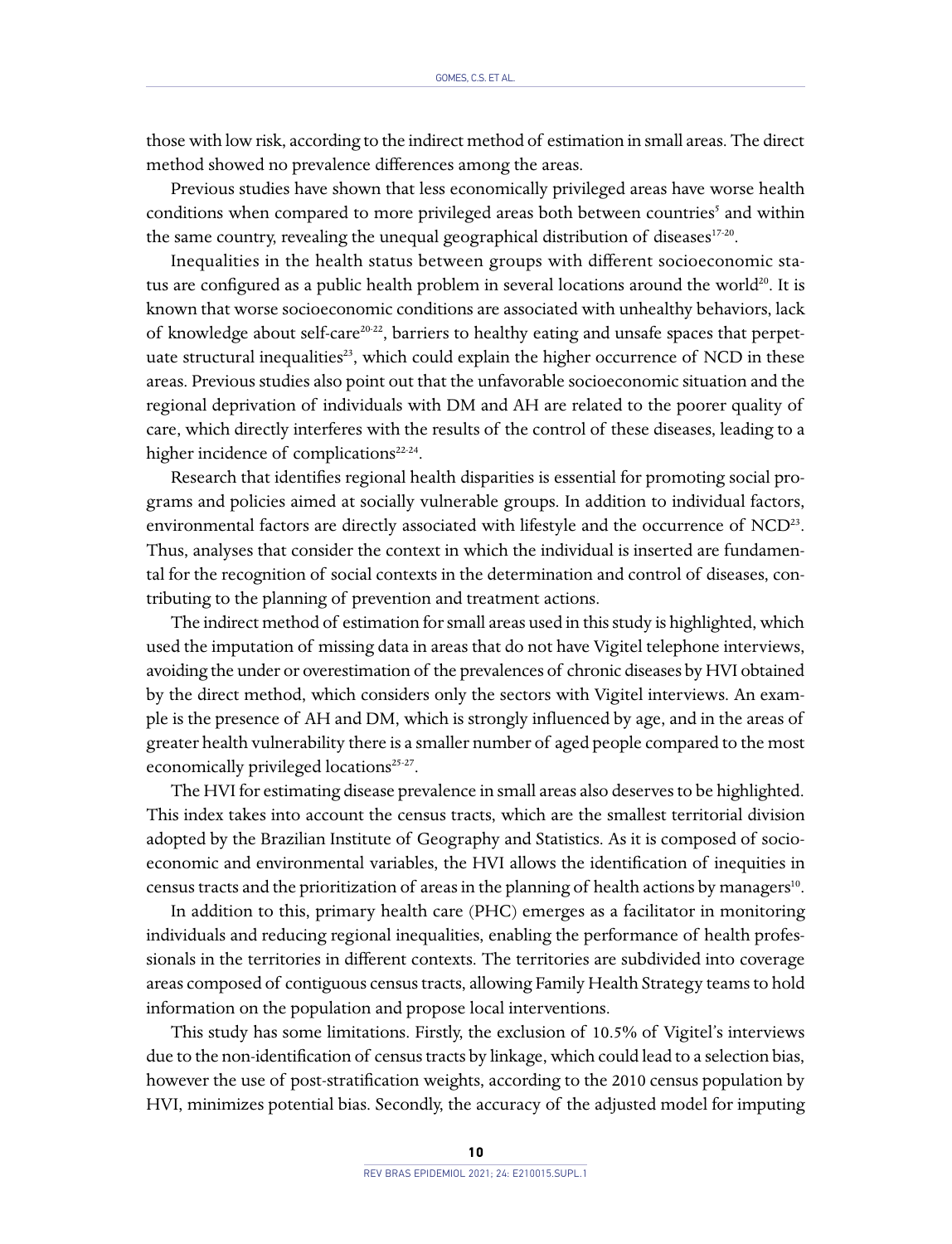the variable hypertensive or non-hypertensive adults in the set of sectors without any Vigitel interview was between 50 and 60%, which is considered acceptable, but subject to under or overestimation of the outcome. Thirdly, the information on DM and AH is self-reported by the participants, which can overestimate or underestimate the prevalence of the outcomes, but direct diagnostic measures, obtained by laboratory and clinical tests, are difficult to be performed in large populations, in addition to being costly, and studies of validation comparing self-reported and clinical measures indicate good reliability results<sup>28</sup>. Fourthly, to estimate the prevalence of the indicators, data from 2006 to 2013 were aggregated, which reflects the mean in the period and, consequently, the loss of the trend over the years.

Finally, the estimates obtained by the indirect method require external validation of the results found in this article. It is emphasized that Vigitel's external validation study, compared to the household survey, has already been carried out for the outcome of tobacco use by HVI and has identified acceptable values8. Thus, it is also recommended to proceed with an external validation study to estimate the prevalence of chronic diseases for small areas using Vigitel data.

It was concluded that high health risk areas have higher AH and DM prevalences than low risk areas. The results demonstrate that investigations carried out for all municipalities, without taking into account regional differences, can bring biased estimates of the health situation in vulnerable areas and may not identify inequalities in the population. Producing reliable estimates for small regions allows to know and locate differences in the distribution of health events in the territory. Thereby, it contributes to the understanding of local realities, being an important strategy for the identification of areas of greater vulnerability and for the redesign of a health care network and social promotion, at different geographical scales, considering the territory, a principle that governs PHC, in addition to assisting managers in planning public policies according to the community needs.

# **REFERENCES**

- **1.** World Health Organization. Noncommunicable diseases [Internet]. Genebra: World Health Organization; 2018 [accessed on Oct. 15, 2020]. Available at: [https://](https://www.who.int/news-room/fact-sheets/detail/noncommunicable-diseases) [www.who.int/news-room/fact-sheets/detail/](https://www.who.int/news-room/fact-sheets/detail/noncommunicable-diseases) [noncommunicable-diseases](https://www.who.int/news-room/fact-sheets/detail/noncommunicable-diseases)
- **2.** Malta DC, França E, Abreu DMX, Perillo RD, Salmen MC, Teixeira RA, et al. Mortality due to noncommunicable diseases in Brazil, 1990 to 2015, according to estimates from the Global Burden of Disease study. Sao Paulo Med J 2017; 135(3): 213-21. <https://doi.org/10.1590/1516-3180.2016.0330050117>
- **3.** Barreto ML. Desigualdades em Saúde: uma perspectiva global [Internet]. Ciênc Saúde Coletiva 2017 [accessed

on Oct. 15, 2020]; 22(7): 2097-108. [https://doi.](https://doi.org/10.1590/1413-81232017227.02742017) [org/10.1590/1413-81232017227.02742017](https://doi.org/10.1590/1413-81232017227.02742017)

- **4.** Pearce N, Ebrahim S, McKee M, Lamptey P, Barreto ML, Matheson D, et al. Global prevention and control of NCDs: Limitations of the standard approach [Internet]. J Public Health Policy 2015 [accessed on Oct. 15, 2020]; 36: 408-25. [https://doi.org/10.1057/](https://doi.org/10.1057/jphp.2015.29) [jphp.2015.29](https://doi.org/10.1057/jphp.2015.29)
- **5.** Abegunde DO, Mathers CD, Adam T, Ortegon M, Strong K. The burden and costs of chronic diseases in lowincome and middle-income countries [Internet]. Lancet 2007 [accessed on Oct. 15, 2020]; 370(9603): 1929-38. [https://doi.org/10.1016/S0140-6736\(07\)61696-1](https://doi.org/10.1016/S0140-6736(07)61696-1)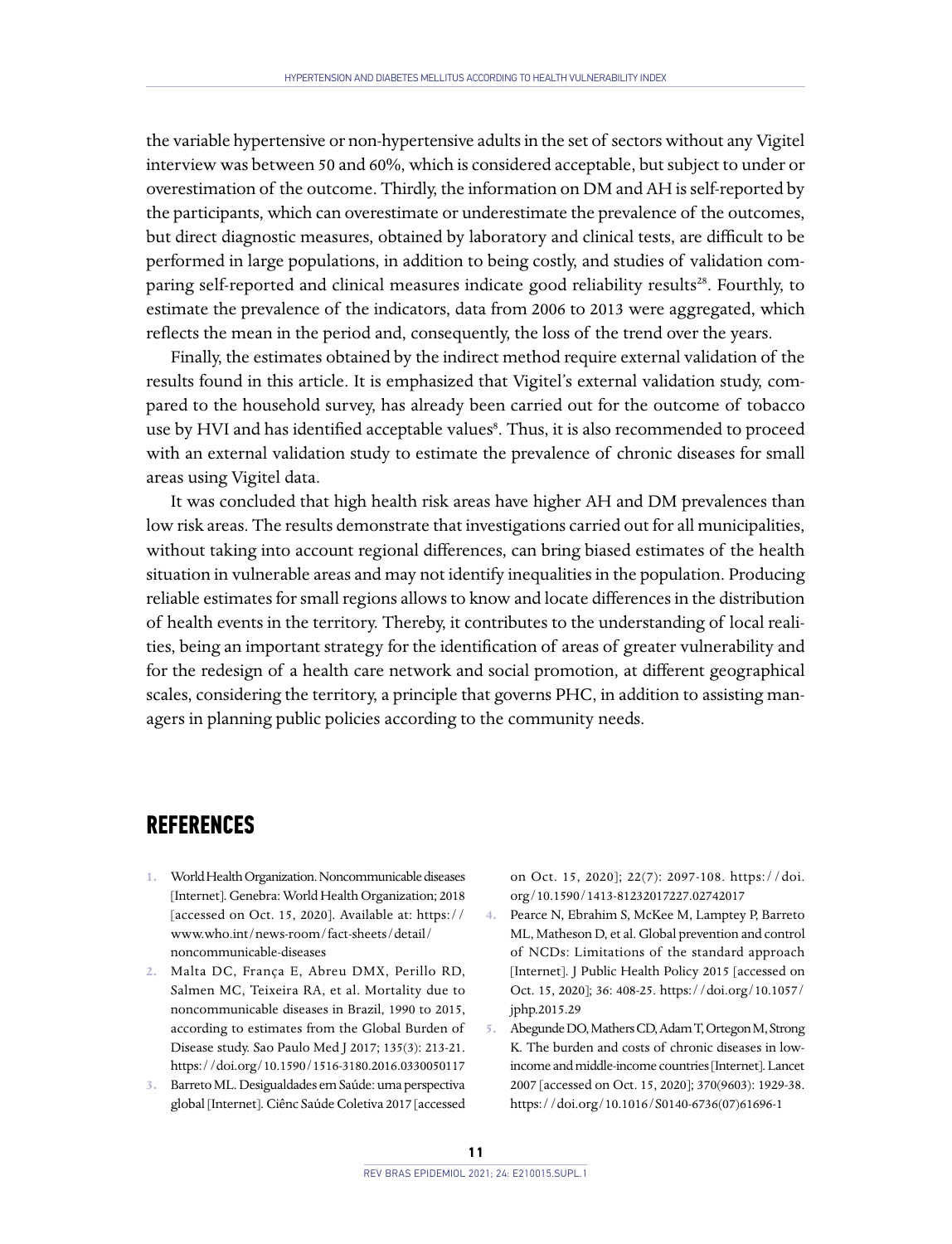- **6.** Brasil. Ministério da Saúde. Secretaria de Vigilância em Saúde. Departamento de Análise em Saúde e Vigilância de Doenças Não Transmissíveis. Vigitel Brasil 2019: vigilância de fatores de risco e proteção para doenças crônicas por inquérito telefônico: estimativas sobre frequência e distribuição sociodemográfica de fatores de risco e proteção para doenças crônicas nas capitais dos 26 estados brasileiros e no Distrito Federal em 2019. Brasília: Ministério da Saúde; 2020.
- **7.** Instituto Brasileiro de Geografia e Estatística. Coordenação de Trabalho e Rendimento. Pesquisa Nacional de Saúde (PNS) 2013: acesso e utilização dos serviços de saúde, acidentes e violências: Brasil, grandes regiões e unidades da federação. Rio de Janeiro: IBGE; 2015.
- **8.** Bernal RTI, de Carvalho QH, Pell JP, Leyland AH, Dundas R, Barreto ML, et al. A methodology for small area prevalence estimation based on survey data [Internet]. Int J Equity Health 2020 [accessed on Oct. 15, 2020]; 19: 124. [https://doi.org/10.1186/](https://doi.org/10.1186/s12939-020-01220-5) [s12939-020-01220-5](https://doi.org/10.1186/s12939-020-01220-5)
- **9.** Allik M, Brown D, Dundas R, Leyland AH. Developing a new small-area measure of deprivation using 2001 and 2011 census data from Scotland. Health Place 2016; 39: 122-30. [https://doi.org/10.1016/j.](https://doi.org/10.1016/j.healthplace.2016.03.006) [healthplace.2016.03.006](https://doi.org/10.1016/j.healthplace.2016.03.006)
- **10.** Belo Horizonte. Secretaria Municipal de Saúde de Belo Horizonte. Gerência de Epidemiologia e Informação. Índice de Vulnerabilidade da Saúde 2012 [Internet]. Belo Horizonte: Secretaria Municipal de Saúde; 2013 [accessed on Oct. 15, 2020]. Available at: [https://](https://prefeitura.pbh.gov.br/sites/default/files/estrutura-de-governo/saude/2018/publicacaoes-da-vigilancia-em-saude/indice_vulnerabilidade2012.pdf) [prefeitura.pbh.gov.br/sites/default/files/estrutura](https://prefeitura.pbh.gov.br/sites/default/files/estrutura-de-governo/saude/2018/publicacaoes-da-vigilancia-em-saude/indice_vulnerabilidade2012.pdf)[de-governo/saude/2018/publicacaoes-da-vigilancia](https://prefeitura.pbh.gov.br/sites/default/files/estrutura-de-governo/saude/2018/publicacaoes-da-vigilancia-em-saude/indice_vulnerabilidade2012.pdf)[em-saude/indice\\_vulnerabilidade2012.pdf](https://prefeitura.pbh.gov.br/sites/default/files/estrutura-de-governo/saude/2018/publicacaoes-da-vigilancia-em-saude/indice_vulnerabilidade2012.pdf)
- **11.** Institute for Health Metrics and Evaluation. GBD Compare | IHME Viz Hub 2019. Institute for Health Metrics and Evaluation; 2019 [accessed on Nov. 20, 2020]. Available at: [https://vizhub.healthdata.org/](https://vizhub.healthdata.org/gbd-compare/) [gbd-compare/](https://vizhub.healthdata.org/gbd-compare/)
- **12.** Brasil. Ministério da Saúde. Secretaria de Vigilância em Saúde. Secretaria de Gestão Estratégica e Participativa. Vigitel Brasil 2010: Vigilância de fatores de risco e proteção para doenças crônicas por inquérito telefônico. Brasília: Ministério da Saúde; 2011.
- **13.** Instituto Brasileiro de Estatísticas. CNEFE: Cadastro Nacional de Endereços para Fins Estatísticos. Censo 2010 [Internet]. Instituto Brasileiro de Estatísticas [accessed on Aug. 10, 2020]. Available at: [https://www.ibge.gov.](https://www.ibge.gov.br/estatisticas/downloads-estatisticas.html) [br/estatisticas/downloads-estatisticas.html](https://www.ibge.gov.br/estatisticas/downloads-estatisticas.html)
- **14.** Rao JNK, Molina I. Small Area Estimation. 2ª ed. Hoboken: John Wiley & Sons; 2015.
- **15.** Cervantes IF, Brick JM, Jones ME. Weighting for nontelephone household in the 2001 California Health

Interview Survey. Joint Statistical Meetings – Section on Survey Research Methods; 2002.

- **16.** Nick W. SURVWGT: Stata module to create and manipulate survey weights. Statistical Software Components. Boston: Boston College Department of Economics; 2018.
- **17.** Matozinhos FP, Velásquez-Meléndez G, Pessoa MC, Mendes LL, Gomes CS, Costa MA. Distribuição espacial da obesidade em área urbana no Brasil [Internet]. Ciênc Saúde Coletiva 2015 [accessed on Oct. 15, 2020]; 20(9): 2779-86. [https://doi.](https://doi.org/10.1590/1413-81232015209.00442015) [org/10.1590/1413-81232015209.00442015](https://doi.org/10.1590/1413-81232015209.00442015)
- **18.** Höfelmann DA, Gonzalez-Chica DA, Peres KG, Boing AF, Peres MA. Chronic diseases and socioeconomic inequalities in quality of life among Brazilian adults: findings from a population-based study in Southern Brazil [Internet]. Eur J Public Health 2018 [accessed on Oct. 15, 2020]; 28(4): 603-10. [https://doi.org/10.1093/](https://doi.org/10.1093/eurpub/ckx224) [eurpub/ckx224](https://doi.org/10.1093/eurpub/ckx224)
- **19.** Kauhl B, Maier W, Schweikart J, Keste A, Moskwyn M. Exploring the small-scale spatial distribution of hypertension and its association to area deprivation based on health insurance claims in Northeastern Germany. BMC Public Health [Internet] 2018 [accessed on Oct. 15, 2020]; 18: 121. [https://doi.org/10.1186/](https://doi.org/10.1186/s12889-017-5017-x) [s12889-017-5017-x](https://doi.org/10.1186/s12889-017-5017-x)
- **20.** Lai S, Shen C, Yang X, Zhang X, Xu Y, Li Q, et al. Socioeconomic inequalities in the prevalence of chronic diseases and preventive care among adults aged 45 and older in Shaanxi Province, China. BMC Public Health [Internet] 2019 [accessed on Oct. 15, 2020]; 19: 1460. <https://doi.org/10.1186/s12889-019-7835-5>
- **21.** Hunter DJ, Reddy KS. Noncommunicable diseases. N Engl J Med [Internet] 2013 [accessed on Oct. 15, 2020]; 369(14): 1336-43. [https://doi.org/10.1056/](https://doi.org/10.1056/NEJMra1109345) [NEJMra1109345](https://doi.org/10.1056/NEJMra1109345)
- **22.** Grintsova O, Maier W, Mielck A. Inequalities in health care among patients with type 2 diabetes by individual socio-economic status (SES) and regional deprivation: a systematic literature review. Int J Equity Health [Internet] 2014 [accessed on Oct. 15, 2020]; 13: 43. <https://doi.org/10.1186/1475-9276-13-43>
- **23.** Durfey S, Kind A, Buckingham WR, DuGoff EH, Trivedi AN. Neighborhood disadvantage and chronic disease management. Health Serv Res 2019; 54(Supl. 1): 206-16.<https://doi.org/10.1111/1475-6773.13092>
- **24.** Rebolledo ES, Chiaravalloti Neto F, Meza MTE, Giatti LL. Variación espacial de la cobertura del tratamiento de hipertensión arterial, en el municipio de Santiago de Chile. Salud Colect [Internet] 2018 [accessed on Oct. 15, 2020]; 14(1): 5-17. [https://doi.org/10.18294/](https://doi.org/10.18294/sc.2018.1181) [sc.2018.1181](https://doi.org/10.18294/sc.2018.1181)